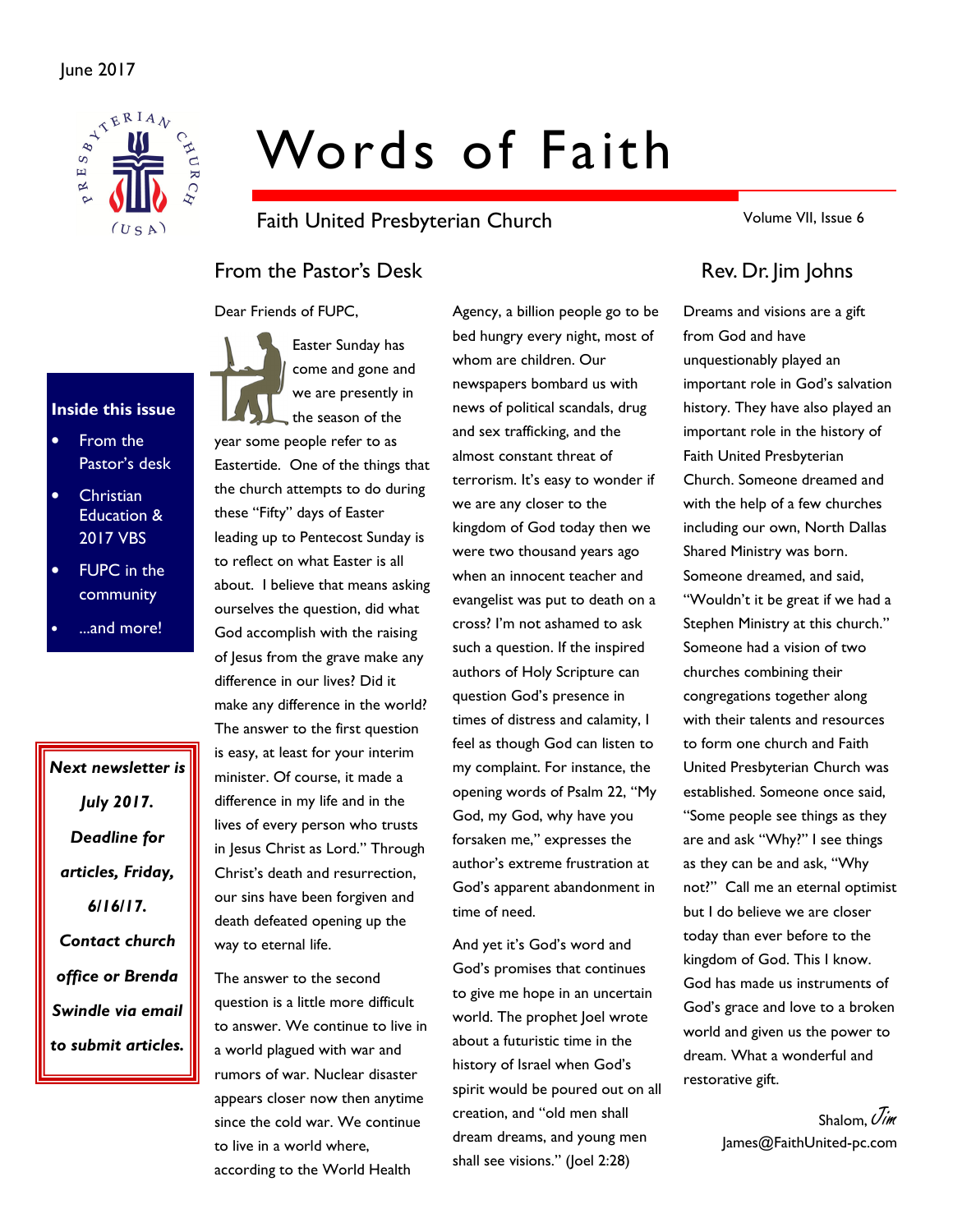## Summer Sunday School



#### Adult Sunday School

The Searchers class meets in the Resource Room/Library at 9:30 each Sunday morning. Alison Meier will be teaching this class during June, beginning Sunday, June 11. They will study the parables.

The Weekly Bible Study is taught by Rich Lewis. They will begin a new series of lessons on the Book of Hebrews on Sunday, June 4. They meet at 9:30 on Sunday mornings in Double Classroom #4.

#### Children's Sunday School

Two children's classes are offered each Sunday. Good Shepherd, ages 3-5 years and Following Jesus, ages 6-9 years. Both are during the 11 a.m. worship hour. They are led by Katie Miller and Brenda Burkham. Note: The children's classes will be on summer break and will not meet lune 11 through September 3. Classes will resume Sunday, September 10.





The Christian Education committee is excited to announce that our VBS theme will be Water All Around the World! This is an exciting program that journeys to Honduras, Cuba, Mexico, Haiti and Ghana with stories of children in each country to set the stage for understanding the specific clean water needs they have. Our children will engage in Bible study, mission stories, crafts, games and songs to help shed light on the mission needs and opportunities of each day's country. We encourage you all to spread the word to the children in your lives! Register at www.FaithUnited-pc.com to attend!

Can you help with the needs for VBS? If so please email me, Jessie Reyes at princeton70@yahoo.com. We are planning for 60 to 70 kids. You may volunteer to provide some or all of an item. See needs below.

|                            |                                | <b>Staff Needed</b>               | Quantity        |
|----------------------------|--------------------------------|-----------------------------------|-----------------|
| <b>Item</b>                | Quantity                       | Group Leader                      | I per 8-10 kids |
| <b>Empty Water Bottles</b> |                                | Snack Helper                      | 3               |
| Colorful Ribbon            | 5 ft. per child (12" pieces)   | Craft Helper                      |                 |
| Magazine pictures/slick    | Assortment for children        | Recreation Helper                 | 2               |
| wrapping paper             | to use in crafts               | Assembly Leaders (some singing)   | 2               |
| Large Clear Glass Tumbler  | <b>Recreation Needs</b><br>One |                                   | Quantity        |
| Clear Glass Bowl           | One                            | 4 or 5 oz. cups                   | l package       |
| Dark Blue Glitter          | Contact Jessie Reyes           | Dish Liquid                       | I Gallon        |
| 8 oz. water bottles        | $7$ cases $(24$ per)           | Corn Syrup                        | I bottle        |
| Frozen Otter pops          | I per child                    | Masking Tape                      | 2 rolls         |
|                            |                                | <b>Bubble Wands</b>               | Class set       |
| Blue Jello                 | 15 boxes                       | <b>Beach Balls</b>                | $\overline{10}$ |
| Small flimsy paper plates  | I per child                    | Hula Hoops                        | $\overline{10}$ |
| Watermelon                 | 1/2 cup per child              | Gallon Plastic Jugs               | 10              |
| Oranges                    | I/2 per child                  | Large Plastic Coffee Cans (empty) | $\overline{4}$  |
| <b>Bananas</b>             | I/2 per child                  | Light Weight Rope                 | 10 feet         |
| 8-12 oz. clear cups        | 400                            | 5 Gallon Bucket                   | $\overline{2}$  |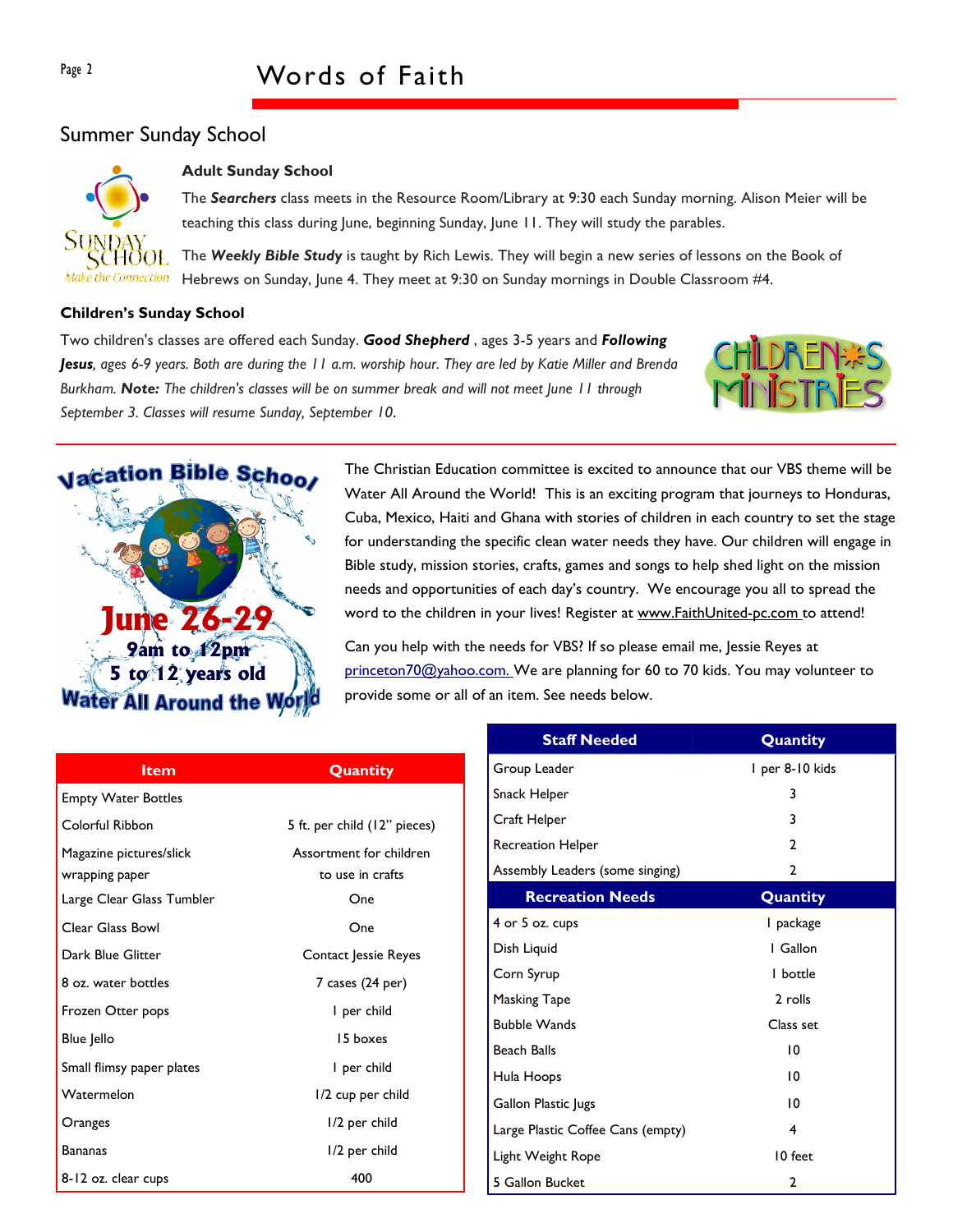#### Volume VII, Issue 6

# Happy Birthday!

| June I |                                   |  |  |  |
|--------|-----------------------------------|--|--|--|
|        | <i></i> <del>≢</del> Annali Reyes |  |  |  |
| June 2 |                                   |  |  |  |
|        | * Dalia Menendez                  |  |  |  |
| June 4 |                                   |  |  |  |
|        | ※ Hasten Penfold                  |  |  |  |
| June 5 |                                   |  |  |  |
| ※ -    | Ralph Moser                       |  |  |  |

Samuel Sparks

## Prayer Concerns

#### Prayers for:

- Oscar Bennedsen
- Dale Durcholz
- **Bob Haben**
- **Elizabeth Hendricks**
- Roger Jones
- ♥ Ray Kirchmeyer (David's brother)
- Lilas Kinch
- Sugie Maxfield
- Sherrard Family

Project

Dallas

Alan Swope

Logan Burkham

June 11

June 12

June 14

June 18

Mozelle Mills

Ade Reyes

Kathleen Ferguson

- Rehab/At Home: Bobbie & J.R. Jones
- Margaret Jones
- **Henry Knight**
- ♥ Betty Laney
- Joanne McKnight
- Anne Mobley
- Wanda Mosher
- **Freddie Simmons**
- Betty Van



June 19

June 21

June 22

**※ Rich Lewis** 

Susie Wing

Dave Sloey

Claire Stottlemyer

# Directory Updates

information changes.

Please remember to notify the church office if your

Aileen Tiemann Elk Creek Assisted Living 301 Elk Drive, #138 Burleson, TX 76028

#### June 23

Mary Silva

- June 27
- Alex Shepard

#### June 29



Patti Sloey





# FUPC Work Day, 6/3

There is an important Work Day coming up on Saturday, June 3, 9 a.m. to Noon. The projects include replacing ceiling tiles inside of our building and doing some outside work with regard to flower beds. If you would like more information on how you can help contact Wayne Saunders, chair of Building & Grounds.

# **Outreach & Evangelism** Gail Crumpler



Monthly Pancake Community Breakfast will be June 10 from 8-10am. Join us and meet your neighbors and friends.

One of the missions of PROJECT TRANSFORMATION is to support underserved children at churches located in the heart of low-income neighborhoods. Some of these children do not own books, so no one Trańsformation reads to them at home. That's where we can serve. Our church's days to read are the mornings of July 3, 5

and 6 from 10-12 at Walnut Hill Methodist Church on Marsh Lane. We have five volunteers now, and would like to have more. Contact Gail Crumpler if you would like more information and/or if you are interested in reading so we can get you registered.

How many people does NDSM serve? In 2016, they provided help to about 67,000 people with approximately \$5,000,000. Rental costs are rising significantly while income for the clients remains stagnant or in some cases disappear due to lay-offs. Our help is desperately needed. Faith United provided our pledge of \$600 plus individual gifts of \$3,875. We also provided 72 bags of food donations and many clothes donations. Our members provided 904.3 volunteer hours. If 5 people

can provide that many hours, imagine what we could do with more people! Why not consider getting involved? Contact Lois Duell at 972-241-4669, if you would like a tour of the facility or to know more about it.

North Dallas Shared Ministries Life - Health - Education